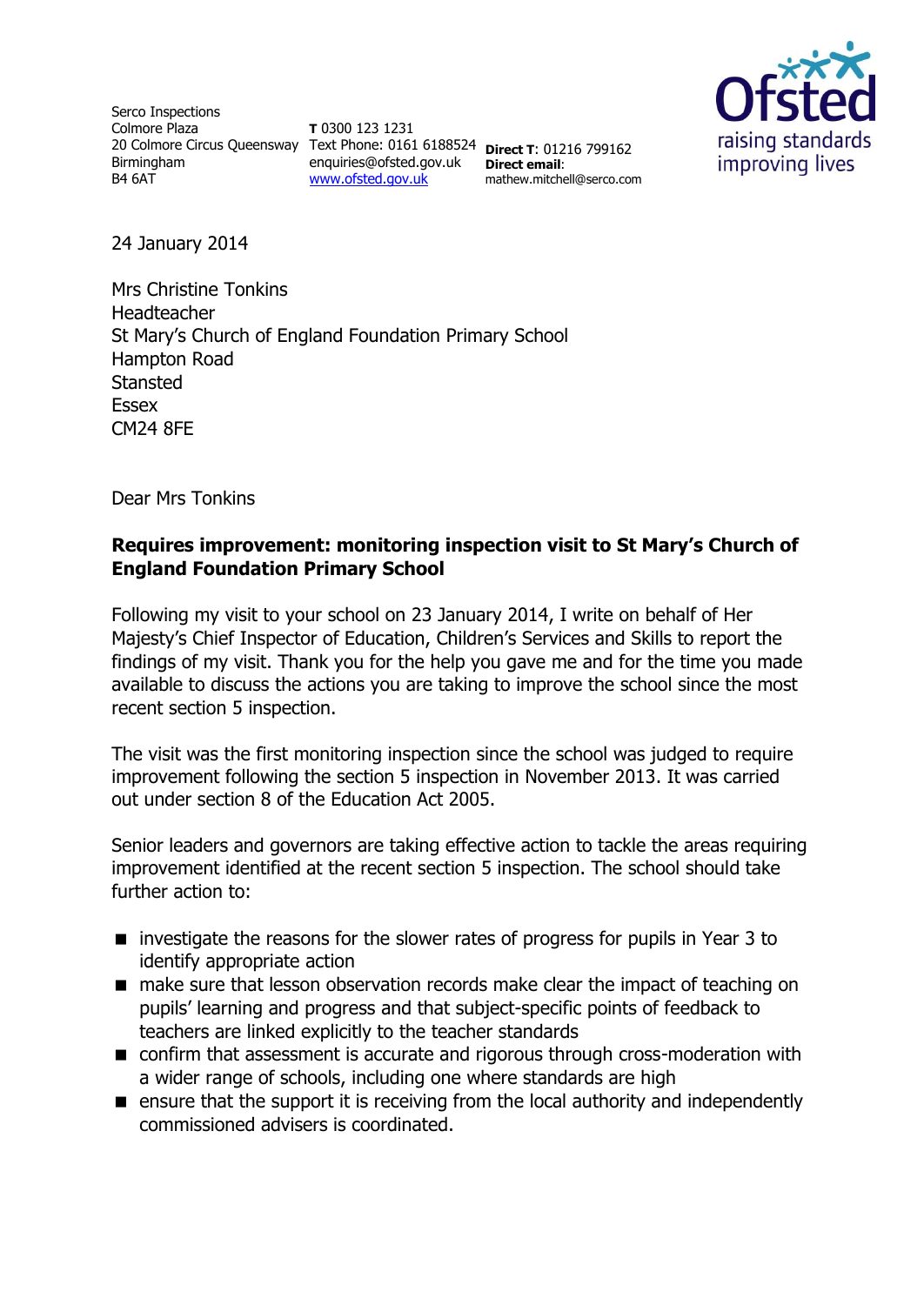

## **Evidence**

During the visit, meetings were held with you and other senior leaders, subject leaders, members of the Governing Body, representatives of the local authority and an independent school improvement adviser to discuss the action taken since the last inspection. Brief visits were made to four lessons during an hour of joint observation with senior leaders. The school improvement plan was evaluated.

## **Main findings**

Senior leaders and governors have adapted the school improvement plan to address the areas for improvement identified by the last inspection. Importantly, the plan also includes other important aspects identified through self-evaluation. Senior and middle leaders and governors are determined to secure a good judgement at the next inspection and very clear in how this will be achieved.

Pupils' attainment and progress are checked frequently through meetings with class teachers to review the progress of every pupil. The school checks the consistency and accuracy of assessments by comparing pupils' work across classes and with another school, but could strengthen this process further by working with a school where standards are high. Phase and subject leaders help to monitor the quality of teaching and its impact on learning. Senior leaders and governors analyse assessment data to identify trends in the performance of different groups of pupils and are now able to report on the impact being made by the use of extra government funding to support certain groups of pupils.

The school's internal assessments show that pupils in Years 5 and 6 are on track to achieve good progress by the end of Key Stage 2. Data from the last two years suggests that pupils make slower than expected progress in reading, writing and mathematics during Year 3. The reasons are not clear, but may relate to how well pupils are prepared by their Key Stage 1 experience as much as how they are taught in Year 3. Current Year 4 pupils have made up the lost ground in reading and writing, but only partly in mathematics.

The quality of teaching is being improved by a variety of means. Some teachers have been paired up to share good practice. One teacher has attended an outstanding teacher course and is now working with a colleague from the course to devise professional development that will benefit both their schools. The literacy and mathematics subject leaders are already working with colleagues to prepare for the new national curriculum and to raise expectations. Teaching in the Early Years Foundation Stage has been reorganised to ensure that children have more opportunities to learn about phonics (letters and the sounds they make) and to develop their writing skills in readiness for moving into Key Stage 1.

Much teaching is already good, but leaders recognise scope for further improvement, for example in stretching the most-able pupils and in securing greater consistency in